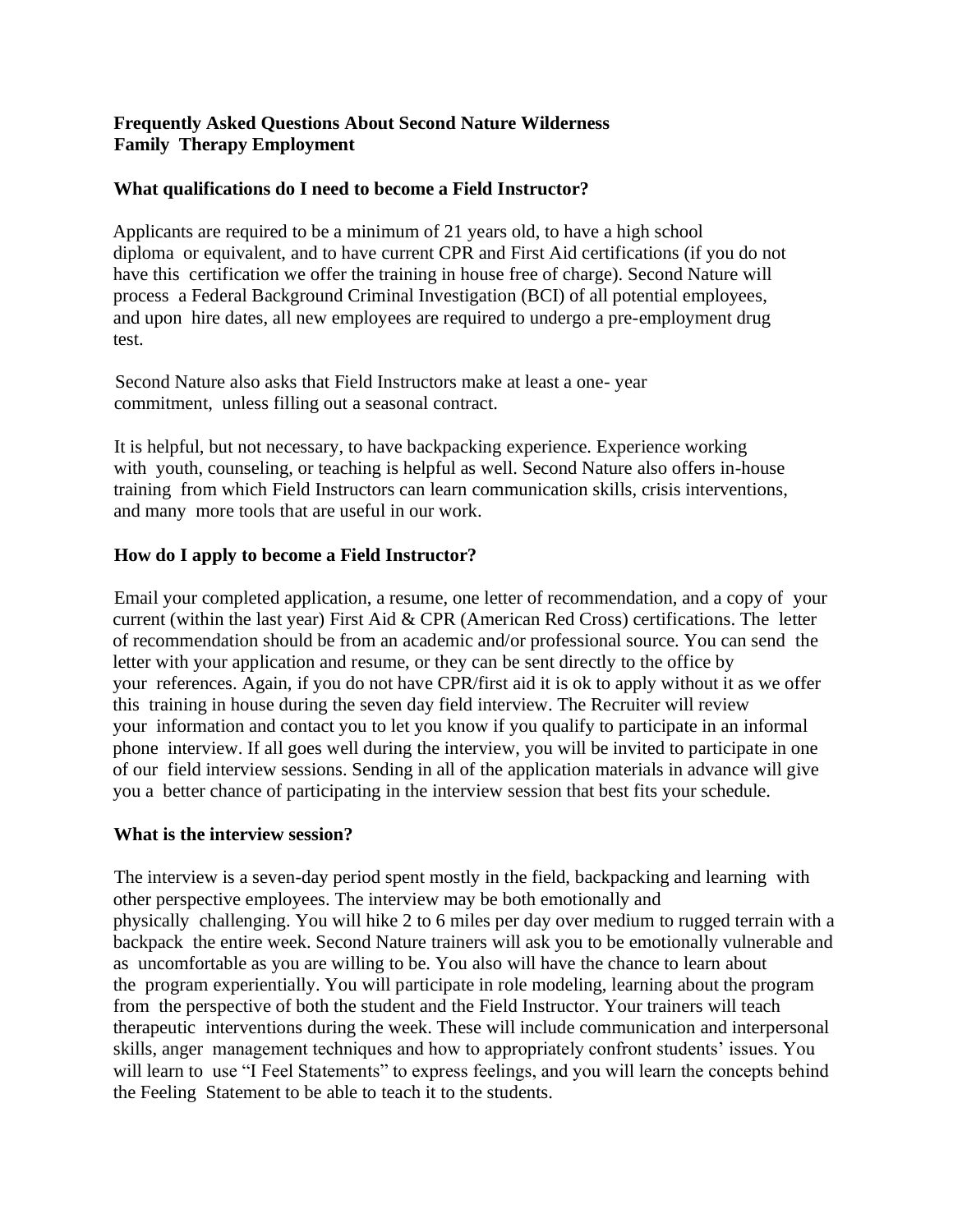The training is not a competition with the other trainees, but a time for all to work as a team and interact in a healthy manner. The training is viewed as an interview process where you will be

observed within the structure of the program. It is a time for you as a potential employee to "interview" the program as well. Participating in the interview does not guarantee you a job. However, if you have been selected to participate in the interview you have already met some of the requirements and Second Nature has high hopes for you to be hired. At the end of the training session, you will know your employment status.

### **What is Second Nature designed to do for students?**

Second Nature is designed to create an intensive initial impact for students, teach them positive behaviors and communication skills, and integrate strong work habits with effective interpersonal functioning. The beginning of the student's stay is comprised of teaching the basic lessons of the outdoors, personal responsibility and awareness of how their behavior impacts others and their environment. It also is a foundation for them to build self esteem based on internal feeling instead of their external world. During the latter phases of the program, students are motivated to move from a state of awareness into a state of action, turning towards positive personal habits and healthy, productive living. The concept of acting positively and taking accountability for personal behaviors instead of living reactively to the external world is emphasized during this phase of the program. The students spend time focusing on teamwork, cooperation, resolving conflicts, inter-personal skills and service.

# **What kind of students does Second Nature permit into the program?**

Second Nature works with students who are thirteen to seventeen years of age. The majority of the students are referred to the program by Educational Consultants who help parents map out the most appropriate plan for their children's needs. Students participating in the program usually fail to respond to rules, act entitled, have made poor decisions, underachieve or experience a decline in academic performance, have low self-confidence, and/or experience conflict within their families. Some of the emotional behavioral issues are depression, learning differences, oppositional defiant disorder, attention deficit, substance abuse, anger management and inappropriate behavior. The students are carefully screened before entering the program. Those individuals with severe mental illness, who pose a serious threat to others, or who pose a serious threat to themselves are not appropriate for our program.

#### **What are the primary responsibilities for Field Instructors?**

The primary responsibility for Field Instructors is to ensure the physical safety of the students. Instructors are there to assist the students' physical needs first and foremost. Just as important is the Field Instructors' responsibility of keeping the group environment emotionally safe and enabling the students to discuss sensitive and personal issues. In addition, Field Instructors help to implement the therapeutic plan for each student. This is done by helping students to complete assignments, teaching and role modeling assertive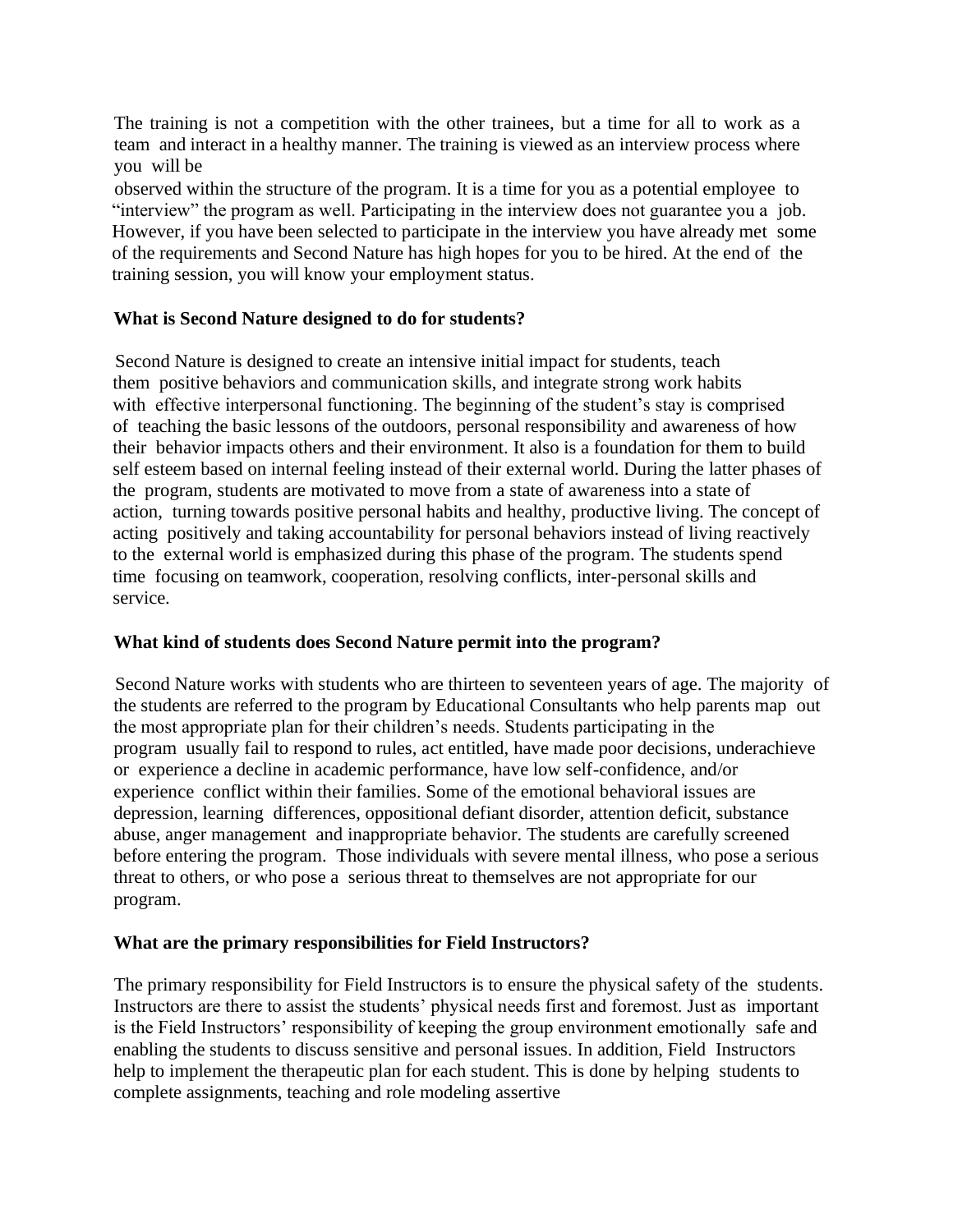communications tools, implementing initiative activities, running group therapy sessions, and talking one on one with students.

### **What are some of the rewards and challenges of the job?**

Many people are attracted to the Field Instructor position because of some of the personal rewards associated with it. Field Instructors can connect with each other, Therapists, and Field Directors making significant friendships and healthy working relationships. Field Instructors also can connect with the students, helping them to confront their issues, to communicate appropriately, and to grow. It can be rewarding to be involved in the process of making a positive difference in someone's life. Many Field Instructors also use the therapeutic tools that they teach the students in their own lives. Thus, this job can allow for a good deal of personal growth. Finally, living and working outside for a full week can be a great reward.

This work can also be challenging. The adverse weather can be difficult on both students and staff. The student's struggles can be challenging for staff as well. Due to being pulled from the extreme comfort of their homes and due to the tension created from promoting accountability, the students sometimes voice disappointments and frustration at perceived powerlessness. This can be emotionally trying for new staff as Field Instructors are powerful influences in the student's life.

# **Where is Duchesne, Utah?**

Second Nature is located in Duchesne, a town in Northeastern Utah. It is approximately two hours east of Salt Lake City on Highway 40.

# **What does the field area look like?**

Field Instructors backpack with students in the Uinta Mountains during the summer months and in the high desert near Nine Mile Canyon in the winter months. The elevations range from 4,000 to 11,000 feet. Temperatures in the summer range from the upper nineties to the mid sixties. Winter temperatures range from the fifties to well below freezing.

# **What kind of camping do we practice?**

Second Nature practices Low Impact Camping, avoiding adversely affecting the environment. Upon signing up to do an interview, potential employees receive more information regarding Second Nature's practices of Low Impact Camping.

#### **What is a Field Instructor's schedule?**

The Field Instructor work weeks run from Tuesday to Tuesday. The schedule is eight days on and six days off. The work week begins with an In-Service meeting. The In-Service meeting is a time for all the staff of one rotation to receive information from the Field Directors,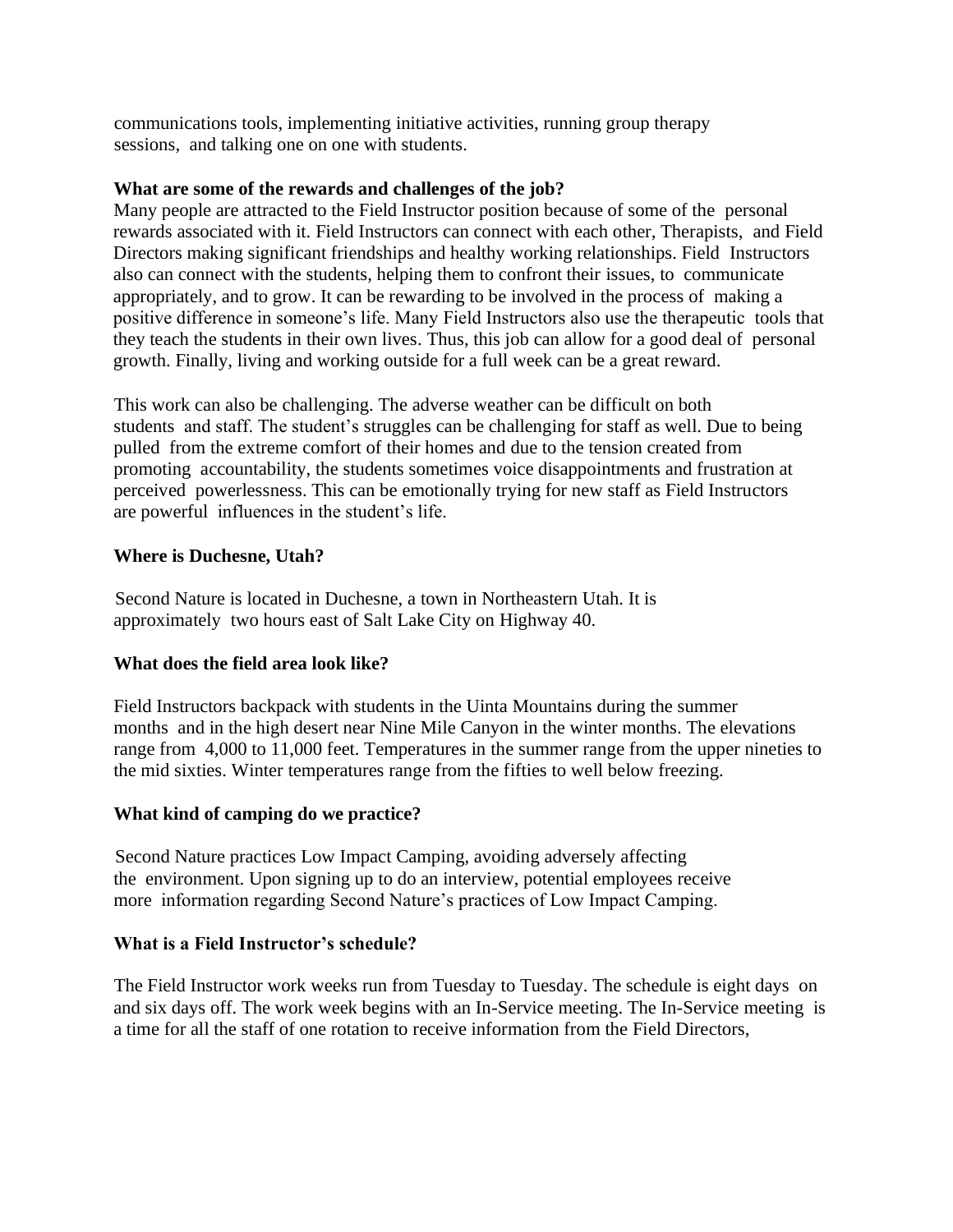Therapists, and other Field Instructors. Following the meeting, Field Instructors drive to the field to join their group, exchange information with the Field Instructors who have spent the

previous week in the field, and then remain in the field until the following Tuesday. At the end of the work week, Field Instructors return to the office, spend a few minutes putting away materials and then they are free to start their six days off.

## **How much do Field Instructors get paid?**

Field Instructors begin earning \$170-\$185 per day (depending on previous experience working with adolescents) for their first three shifts. Instructors continue to work on personal and professional development working through a self-propelled level system earning up to \$265 a day. All levels have access to benefits that include full health and dental insurance (after 90 days), performance bonuses, participation in a 401k plan (after 12 months), scholarships for professional development, and training courses for level advancement (such as wilderness first responder courses). Second Nature also offers in-house training from which Field Instructors will learn communication skills, emergent strategies, wilderness techniques, and many more useful tools

### **What kind of benefits do Field Instructors receive?**

Medical and dental insurance is offered to all Field Instructors. After one year of employment, Field Instructors may also participate in the company's 401K program. Field Instructors are offered professional gear discounts with certain companies to purchase necessary gear for the field. Second Nature also requires employees to participate in certain training courses for level advancement, such as de-escalation training and some medical training like the Wilderness First Responder (WFR). Second Nature pays for these certifications. Instructors who are married or dating may work together at Second Nature. The couple will spend at least their first three rotations in separate groups in order to facilitate the development of their personal style outside of the relationship. After this time period they can make a request to the Field Directors to work together. Additionally, Second Nature now offers affordable short term housing for those relocating to Utah for the job.

#### **Are seasonal positions or internships available?**

Yes, seasonal employment and university internships are available.

#### **Where do most Field Instructors live?**

Most Field Instructors live in Salt Lake City, Park City, Provo/Orem area and Moab. Duchesne is only two hours from Salt Lake City and an hour and a half from Park City and Provo. Moab is located about three hours from Duchesne. Because the Field Instructors only have to commute once a week (remember the schedule is Tuesday to the following Tuesday), many live in these areas. We do not provide any living arrangements through Second Nature. Many people find living arrangements with other Field Instructors, sharing apartments with a person on the opposite schedule or renting a house together. Second Nature